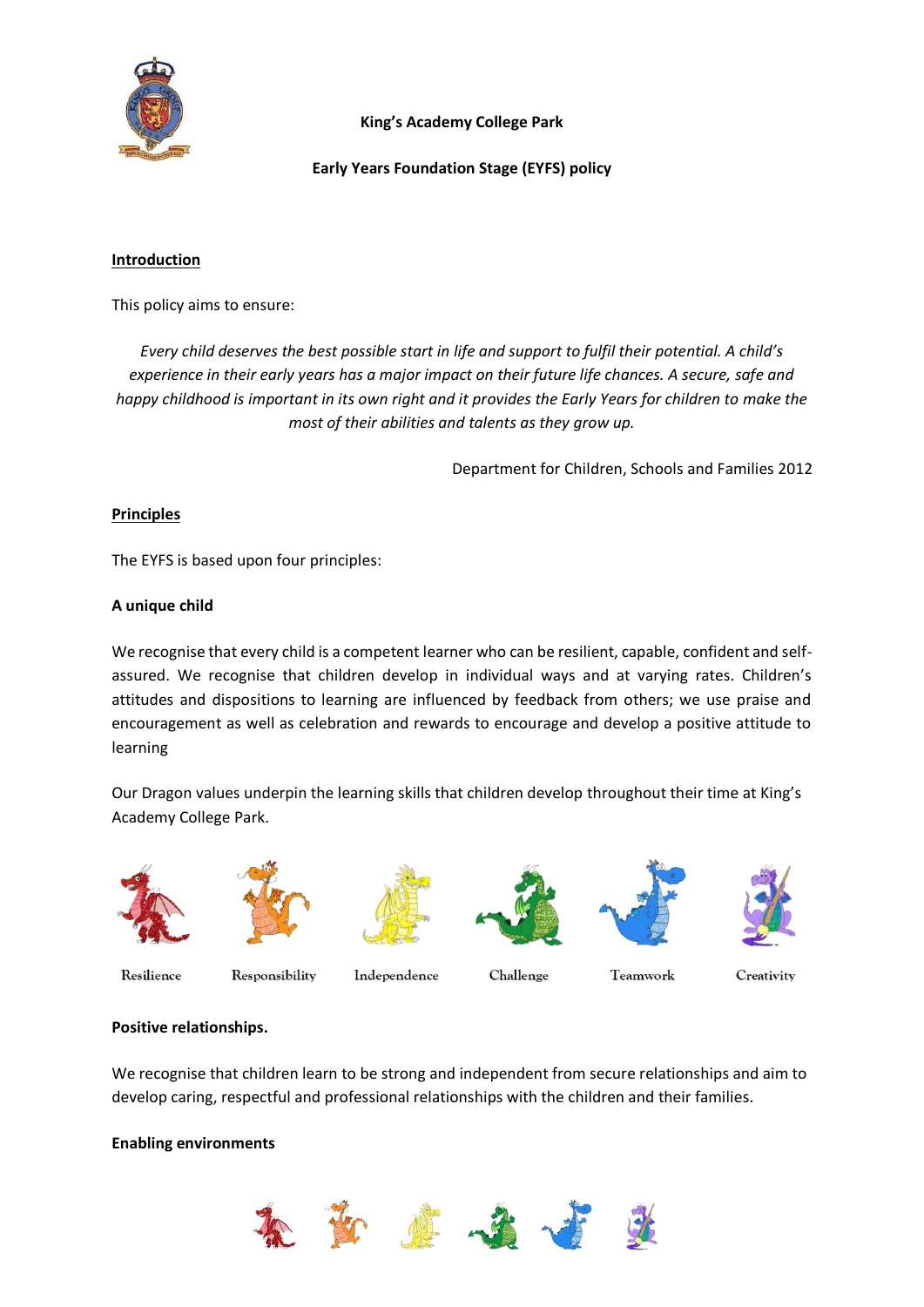We recognise that the environment plays a key role in supporting and extending the children's development. Through observations we assess the children's interests, stages of development and learning needs before planning challenging and achievable activities and experiences to extend their learning.

# **Learning and development**

The Early Years is organised to allow children to explore and learn securely and safely. There are are as where the children can be active, be quiet and rest. The classes are set up in learning areas where children are able to find and locate equipment and resources independently.

Early childhood is the Early Years on which children build the rest of their lives. At King's Academy College Park we greatly value the importance that the EYFS plays in laying secure Early Years for future learning and development. However, we also believe that Early Childhood is valid in itself as part of life. It is important to view that EYFS as preparation for life and not simply preparation for the next stage of education. The EYFS for children is from birth to five years of age. All children begin school with a wide variety of experiences and learning and it is the privilege of adults working in the Early Years Stage to accept the task of building upon that prior learning experience. This is done through a holistic approach to learning ensuring that parents and guardians, support staff and the Early Years Team work effectively together to support the learning and development of the children in their charge.

### **Aims**

It is every child's right to grow up safe, healthy, enjoying and achieving, making a positive contribution and with economic wellbeing. The overarching aim of the EYFS is to help young children achieve these five outcomes. We will provide a broad and balanced curriculum that will enable each child to develop personally, socially, emotionally, spiritually, physically, creatively and intellectually to their full potential. Each child is valued as an individual and teaching and learning is based on the understanding that children develop at different rates.

#### **At King's Academy College Park we aim to:**

Provide a safe, challenging, stimulating, caring and sharing environment which is sensitive to the needs of the child including children with additional needs.

- Provide a broad, balanced, relevant and creative curriculum that will set in place firm Early Years for further learning and development in Key Stage 1 and beyond.
- Use and value what each child can do, assessing their individual needs and helping each child to progress.
- Enable choice and decision making, fostering independence and self  $-$  confidence, irrespective of ethnicity, culture, religion, home language, family background, learning difficulties, disabilities, gender or ability.
- Provide opportunities whereby children experience a challenging and enjoyable programme of learning and development.

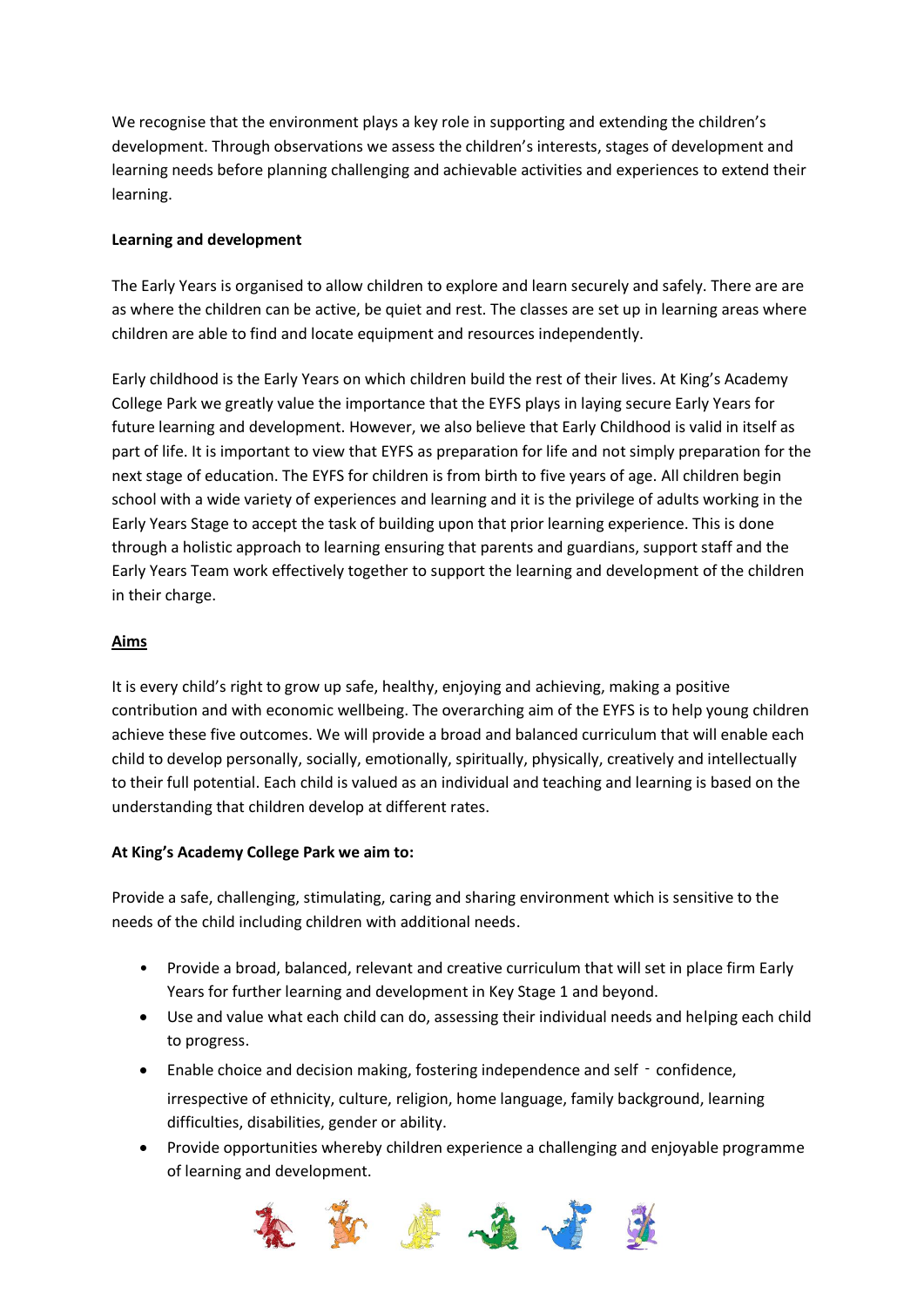Provide experiences for all children, whatever their needs, which are inclusive rather than parallel.

### **Legislation**

This policy is based on requirements set out in the [statutory framework for the Early Years](https://www.gov.uk/government/publications/early-years-foundation-stage-framework--2/)  [Foundation Stage \(EYFS\) that applies from September 2021.](https://www.gov.uk/government/publications/early-years-foundation-stage-framework--2/)

This policy has due regard to statutory legislation, including, but not limited to, the following:

- Childcare Act 2006
- The Safeguarding Vulnerable Groups Act 2006
- The GDPR
- Data Protection Act 2018

This policy has due regard to statutory guidance including, but not limited to, the following:

- DfE (2017) 'Statutory framework for the Early Years Foundation Stage'
- DfE (2018) 'Keeping children safe in education'
- DfE (2018) 'Working together to safeguard children'
- DfE (2015) 'The prevent duty'

This policy is intended to be used in conjunction with the following school policies:

- Child Protection and Safeguarding Policy
- Allegations of Abuse Against Staff Policy
- Administering Medication Policy
- Health and Safety Policy
- Data Protection Policy
- Complaints Procedures Policy

#### **Structure of the EYFS**

At King's Academy College Park we have 4 classes with around 106 children. We offer wrap around care for before school and after school.

#### **Curriculum**

Our early years setting follows the curriculum as outlined in the latest version of the EYFS statutory framework that applies from September 2021.

The EYFS framework includes 7 areas of learning and development that are equally important and inter-connected. However, 3 areas known as the prime areas are seen as particularly important for igniting curiosity and enthusiasm for learning, and for building children's capacity to learn, form relationships and thrive.

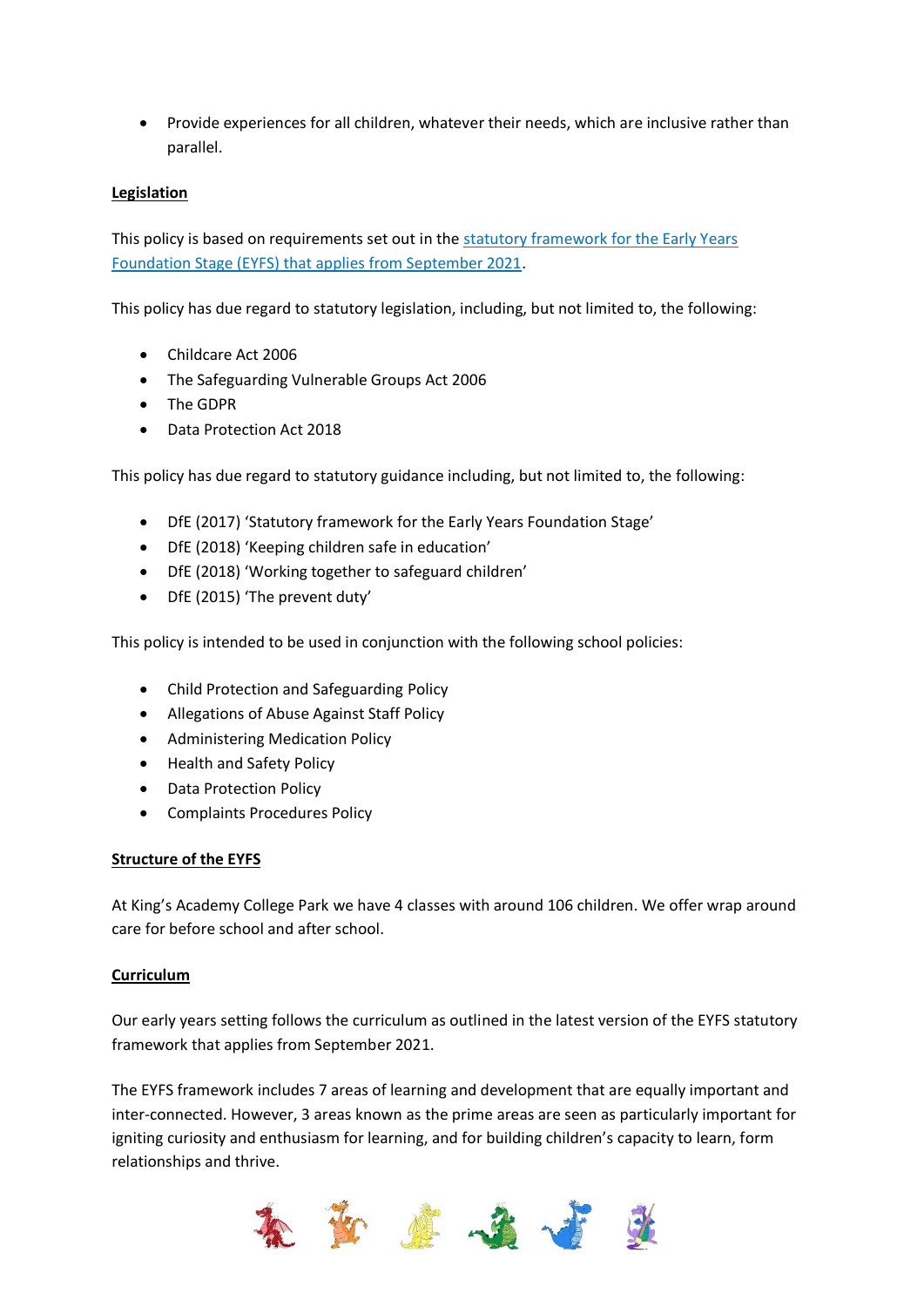The prime areas are:

- Communication and language
- Physical development
- Personal, social and emotional development

The prime areas are strengthened and applied through 4 specific areas:

- Literacy
- Mathematics
- Understanding the world
- Expressive arts and design

# **Planning**

Staff plan activities and experiences for children that enable children to develop and learn effectively. In order to do this, staff working with the youngest children are expected to focus strongly on the 3 prime areas.

Staff also take into account the individual needs, interests, and stage of development of each child in their care, and use this information to plan a challenging and enjoyable experience. Where a child may have a special educational need or disability, staff consider whether specialist support is required, linking with relevant services from other agencies, where appropriate.

In planning and guiding children's activities, staff reflect on the different ways that children learn and include these in their practice.

- The curriculum is well planned to ensure we identify 'what we want' the children at to learn.
- We ensure planning helps every child to develop their language skills.
- The curriculum is ambitious. Careful sequencing will help children to build their learning over time.
- Planning is flexible to ensure children's interests are used to drive the children's learning and development.
- We ensure that depth in early learning is achieved through spending time embedding the children's learning.

# **Teaching**

In our classrooms, you may see children playing alone or with their peers, deciding on resources and choosing how to spend their time. You may see a child playing and listening to an adult, who is modelling how to achieve something or teaching a new skill that interests the child.

Adults may scaffold a child's play. This involves taking their play to higher levels of learning, entering the play as a co-creator and helping to provoke a framework for the children to go from "what they

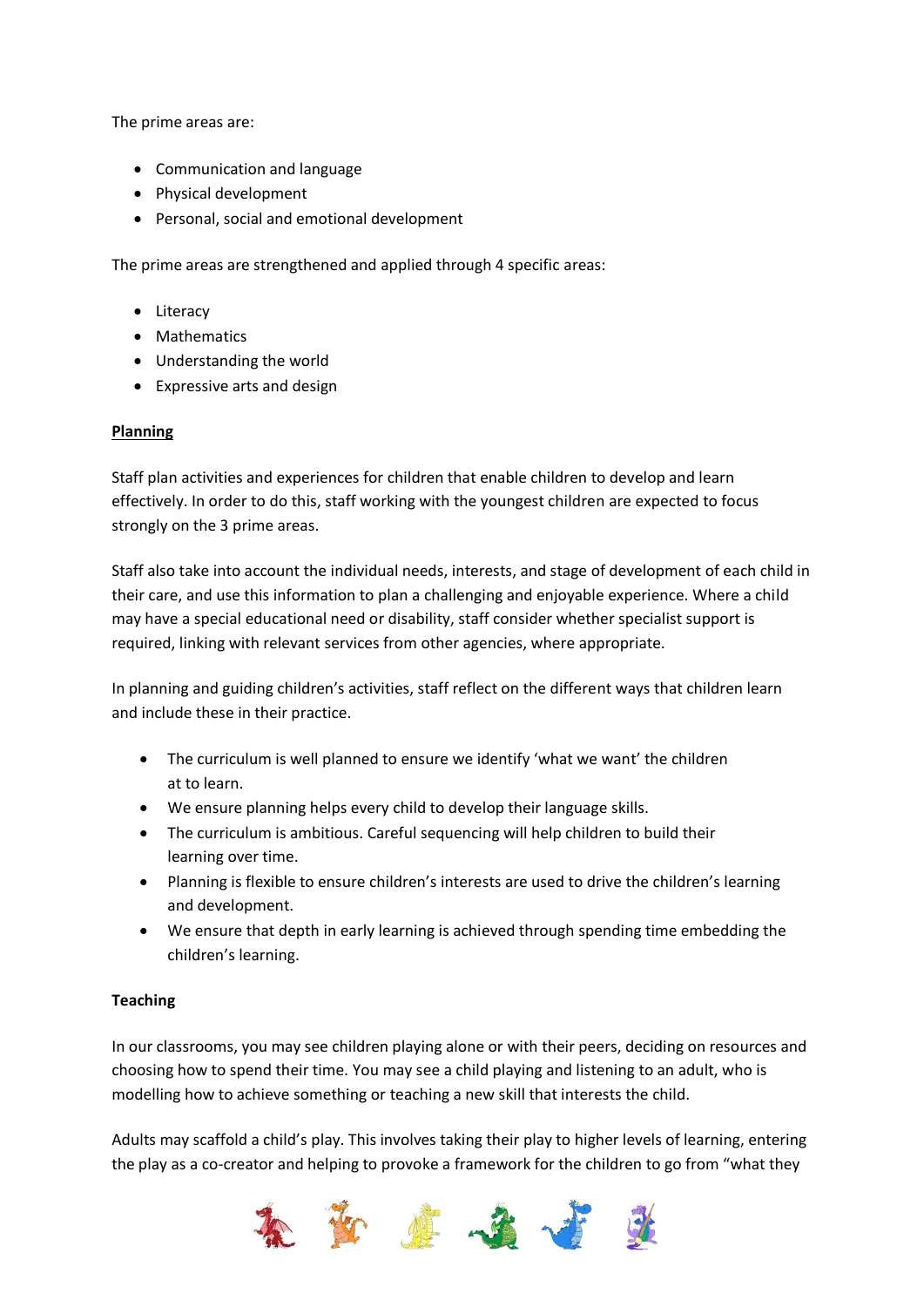know" to "what else they could know". Scaffolding enables a child to solve a problem, carry out a task or achieve a goal which is just beyond his or her abilities. During play, where foundational social and emotional skills are developed, scaffolding is a bridge to new skill levels using three key ingredients; modelling the skill, giving clues and asking questions while the child is trying out a new skill, and then as the child approaches mastery, withdrawing the support.

The EYFS statutory framework does not prescribe a particular teaching approach.

*Play is essential for children's development, building their confidence as they learn to explore, relate to others, set their own goals and solve problems. Children learn by leading their own play, and by taking part in play which is guided by adults.*

The EYFS lead and Teachers carefully plan what the children learn in the classroom and through provision enables them to learn from their interests, alongside extending their knowledge and understanding through direct teaching. Each day, we stimulate children's interests, respond to each child's emerging needs and guide their development through warm, positive interactions coupled with secure routines for play and learning.

As the children develop and their skills progress throughout the reception year, we use more direct teaching and modelling and plan specific sequences of lessons. These strategies help us to focus on teaching the essential skills and knowledge in the specific areas of learning so that the children can develop the skills and confidence required for the end of their reception year.

# **Assessment**

At King's Academy College Park, ongoing assessment is an integral part of the learning and development processes. Staff observe pupils to identify their level of achievement, interests and learning styles. These observations are used to shape future planning. Staff also take into account observations shared by parents and/or carers.

- Assessments are completed to inform planning and support the practitioners in identifying children who need additional support.
- Assessment is based upon a secure knowledge of child development.
- Practitioners have a clear expectation about what children need to know and how best to support them in developing their learning.
- Accurate assessment is used to highlight whether a child has a special educational need or needs extra help.
- Evidence Me is used to record observation on each child. Evidence Me is used as a valuable tool to assess children's development and to provide a link for parents/carers.

Within the first 6 weeks that a child **starts reception**, staff will administer the Reception Baseline Assessment (RBA). At the end of the Autumn and Spring term the assessments are inputted onto OTrack and PPM's her held with each teacher.